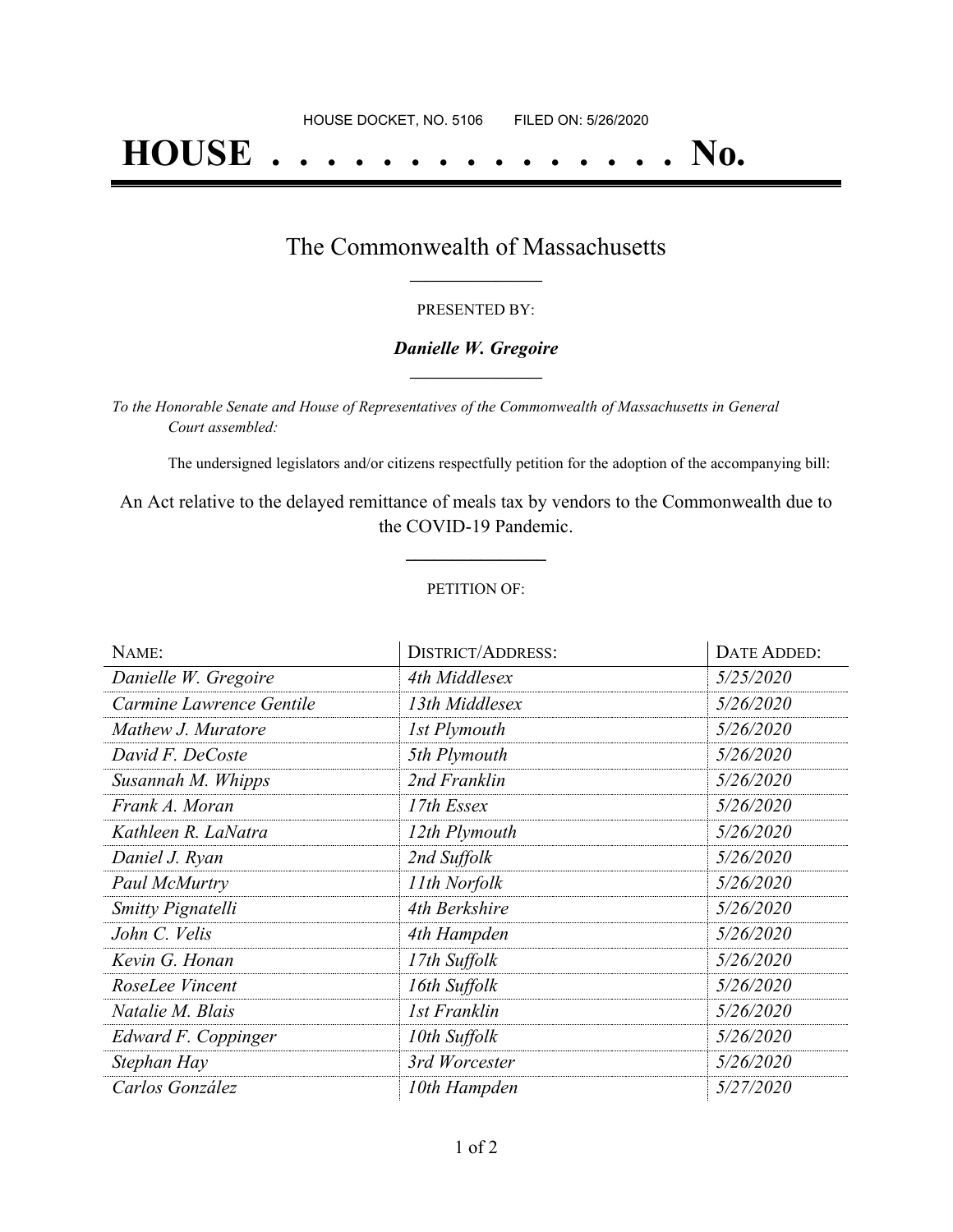| Linda Dean Campbell | 15th Essex            | 5/27/2020 |
|---------------------|-----------------------|-----------|
| Jay D. Livingstone  | 8th Suffolk           | 5/27/2020 |
| David Biele         | 4th Suffolk           | 5/27/2020 |
| Adrian C. Madaro    | 1st Suffolk           | 5/27/2020 |
| Marcos A. Devers    | 16th Essex            | 5/28/2020 |
| Nika C. Elugardo    | 15th Suffolk          | 5/28/2020 |
| John J. Mahoney     | 13th Worcester        | 5/28/2020 |
| Tram T. Nguyen      | 18th Essex            | 6/1/2020  |
| Norman J. Orrall    | 12th Bristol          | 6/1/2020  |
| Brian W. Murray     | 10th Worcester        | 6/1/2020  |
| Sal N. DiDomenico   | Middlesex and Suffolk | 6/1/2020  |
| Claire D. Cronin    | 11th Plymouth         | 6/2/2020  |
| Josh S. Cutler      | 6th Plymouth          | 6/2/2020  |
| Colleen M. Garry    | 36th Middlesex        | 6/2/2020  |